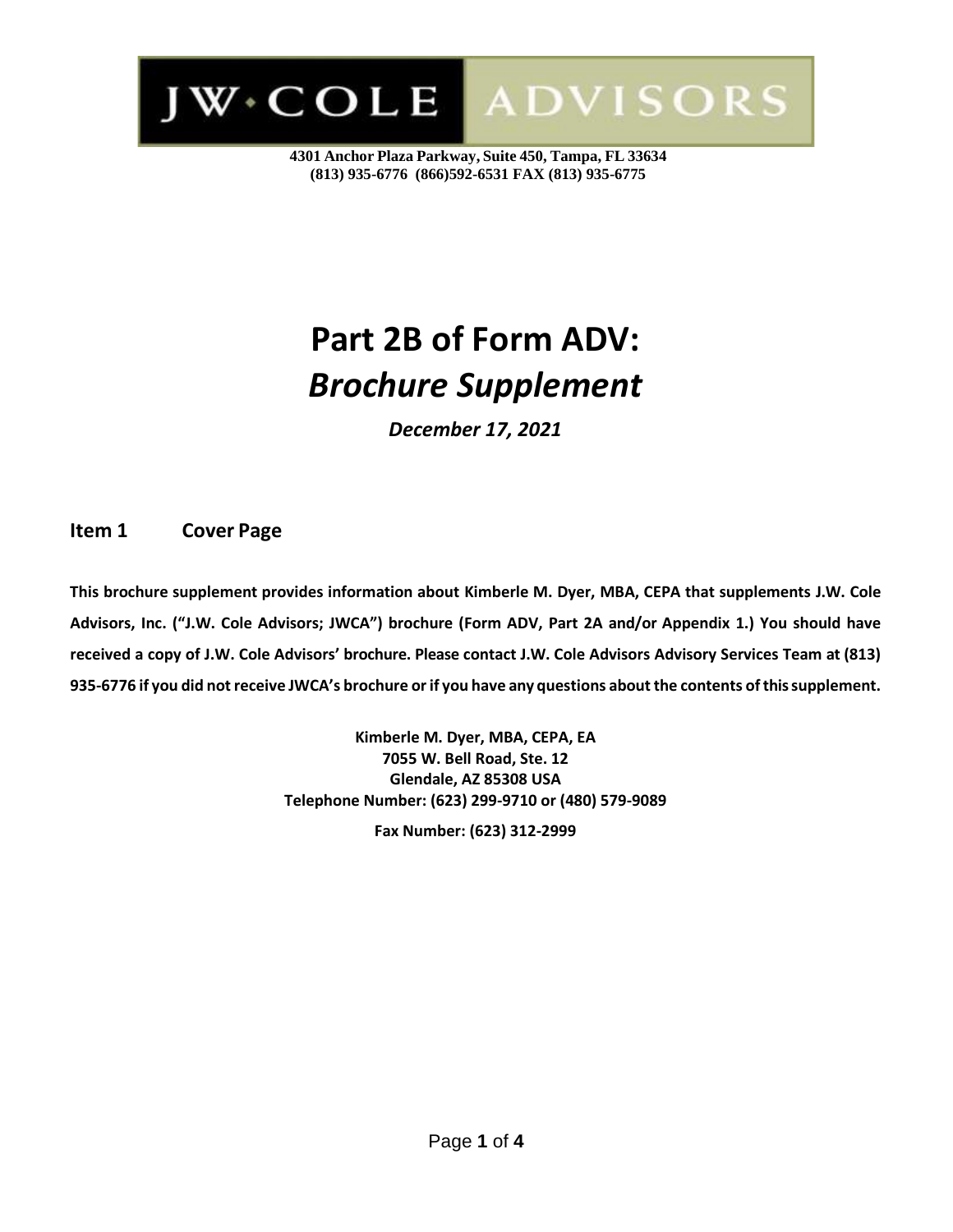

#### **Item 2 Educational Background and Business Experience**

Kimberle M. Dyer was born in 1957. After high school, Ms. Dyer attended the University of Wyoming, Laramie, Wyoming and received her undergraduate Bachelor of Science Degree in Accounting in May, 1979. After college, Ms. Dyer was an accountant at a CPA firm for 5 years and then was the VP of Finance and VP of Operations at two different healthcare institutions for 20 years to gain experience in financial services and management. She went back to college at the University of Nebraska, Kearney, Nebraska and received her graduate Master of Business Administration Degree in May, 2004.

At the end of 2004, Ms. Dyer became an Investment Advisor Representative with InterSecurities, Inc., which later merged with Transamerica Financial Advisors, Inc. Ms. Dyer has been a Registered Representative with J.W. Cole Financial, Inc. and an Investment Advisor Representative with JW Cole Advisors since January, 2014. She has successfully passed two securities registration examinations: Series 7 and 66. To maintain these registrations, Ms. Dyer completes a FINRA continuing education course every three years and JW Cole Advisors' continuing education courses eachyear.

In November 2014, Ms. Dyer completed the Certified Exit Planner (CEPA) certification program with the Exit Planning Institute, Inc. (EPI), by completing the program of study and passing a 3.5 hour closed-book proctored exam. In order to maintain this designation, the certificant must have completed a minimum of 40 hours of exit planning related professional development, or a minimum of 30 hours of exit planning related professional development plus 10 hours of qualifying leadership, authorship, and teaching activities contributing to the exit planning profession. Qualifying leadership activities include volunteer service as a chairman, chair-elect, or officer for committee service to a qualifying organization other than the applicant's employer. Renewal applicants must again agree in writing that they will adhere to the EPI Professional Standards and Code of Ethics, and they must reattest that they have not been convicted of a felony related to the practice of exit planning.

In 2021, Ms. Dyer attained the IRA designation of Enrolled Agent. An Enrolled Agent (EA) is a tax advisor who is a federally authorized tax practitioner empowered by the U.S. Department of the Treasury to represent taxpayers before the Internal Revenue Service for tax issues that include audits, collections, and appeals.

# **Item 3 Disciplinary Information**

Investment Advisor Representatives are required to disclose all material facts regarding any legal or disciplinary events that would be material in your evaluation. Currently, Ms. Dyer has no information applicable to this requirement.

For more inform[at](http://www.finra.org/brokercheck)ion about Ms. Dyer, please visit FINRA's Broker Check at [www.finra.org/brokercheck](http://www.finra.org/brokercheck) and/or the SEC's Investment Advisor Search [at](http://www.adviserinfo.sec.gov/) [www.adviserinfo.sec.gov.](http://www.adviserinfo.sec.gov/)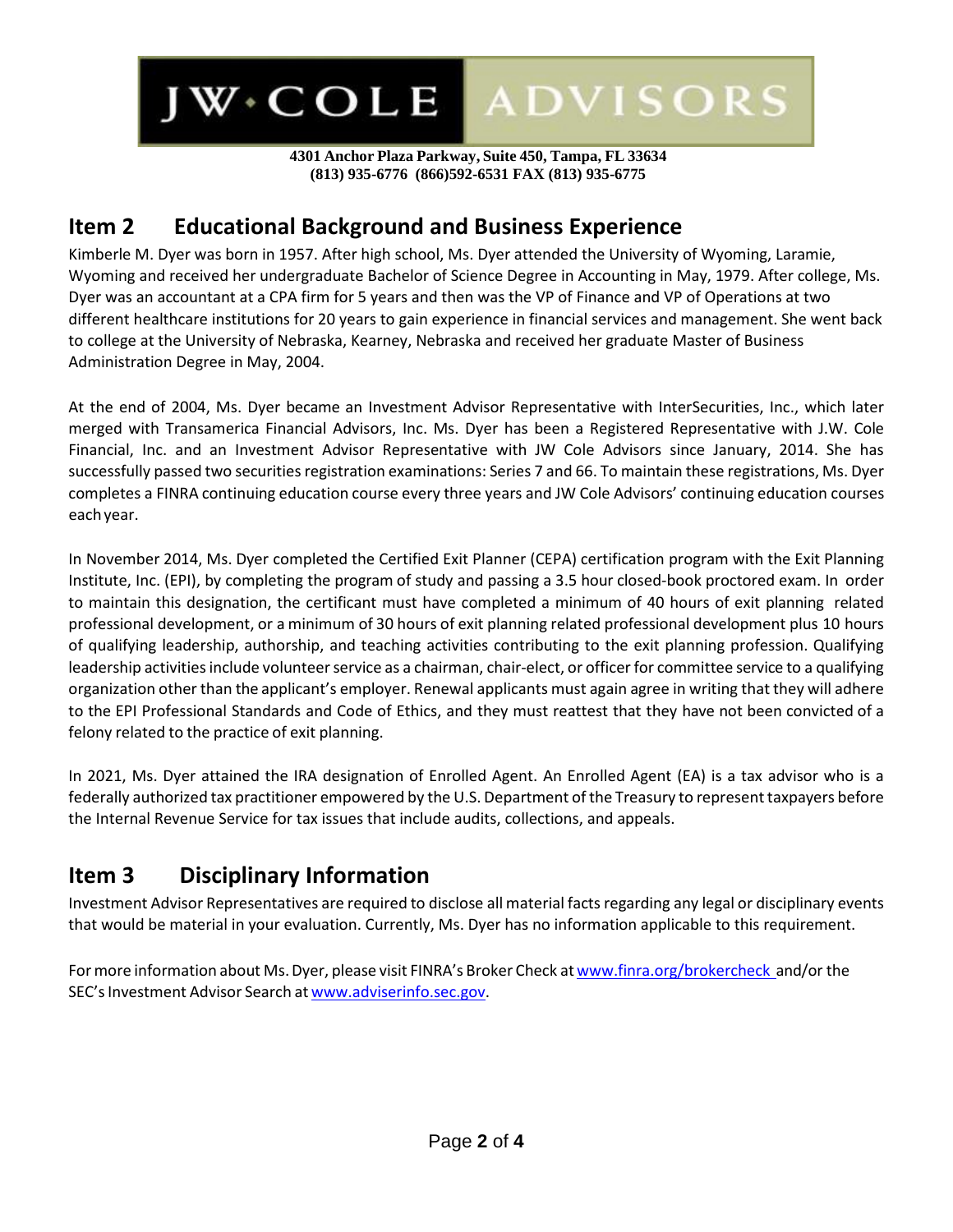

## **Item 4 Other Business Activities**

In addition to offering Investment Advisory Services as an Investment Advisor Representative of J.W. Cole Advisors (a Registered Investment Adviser), Ms. Dyer is also a Registered Representative of JW Cole Advisors' broker dealer, J.W. Cole Financial, Inc. ("JW Cole"), member FINRA/SIPC, Inc., and an independent insurance agent who is appointed by numerous insurance companies. As a dually licensed investment professional and licensed insurance agent, Ms. Dyer has the ability to be compensated for her services and recommendations via commission as a Registered Representative of JW Cole Financial, Inc., commission as an insurance agent, fee as an Investment Advisor Representative, or a combination of the three. In certain circumstances, Ms. Dyer may be offered commissions, bonuses, distribution or service fees (trails), incentive-based non-cash compensation, or other compensation based on the sale of securities, insurance products, and other investment products. A conflict of interest may exist between Ms. Dyer and her clients related to the compensation she receives for advisory services offered as an Investment Advisor Representative with J.W. Cole Advisors, Inc and the compensation Ms. Dyer receives for the services offered as a Registered Representative of J.W. Cole Financial, Inc (a registered broker-dealer), and as an independent insurance agent. Ms. Dyer may offer investment advice related to the purchase or sale of securities and/or insurance products. In some cases, when such investment advice is offered outside of a managed account arrangement, Ms. Dyer may receive a fee for the investment advice and, if the client purchases or sells a security or purchases a fixed insurance contract, Ms. Dyer may also be paid a commission. Ms. Dyer conducts these investment-related activities under the assumed or trade name of Keystone Capital Management Group, LLC. Keystone Capital Management Group, LLC is not affiliated with JW Cole Advisors. In addition, Ms. Dyer conducts business consulting, exit planning and corporate companion services through Keystone Business Consulting LLC.

Based on your account type and the arrangements made by Ms. Dyer, a portion of the fee you pay is often shared with other IARs affiliated with J.W. Cole Advisors, Inc. Seeing as the advisory fee is negotiated between you and your IAR, your fee is not affected by any fee sharingarrangement.

### **Item 5 Additional Compensation**

Ms. Dyer may receive additional compensation in connection with her attendance at conferences, seminars, sales or training programs, and other trips (such as reimbursement for travel, lodging and meal expenses) and /or in the form of entertainment, merchandise and other benefits for providing advisory services.

### **Item 6 Supervision**

Ms. Dyer is currently supervised by Kurt Lofgren, Chief Compliance Officer for J.W. Cole Advisors, Inc. Mr. Lofgren may be reached at 813-935-6776. J.W. Cole Advisors supervises the activities of the representative through on-site visits conducted by a designated and qualified professional. In addition, Mr. Lofgren or a qualified designee supervises email communication and other activities that require such supervision and or approval. Lastly, JWCA utilizes various audit and monitoring/surveillance mechanismsto oversee the advisory activities of Ms. Dyer.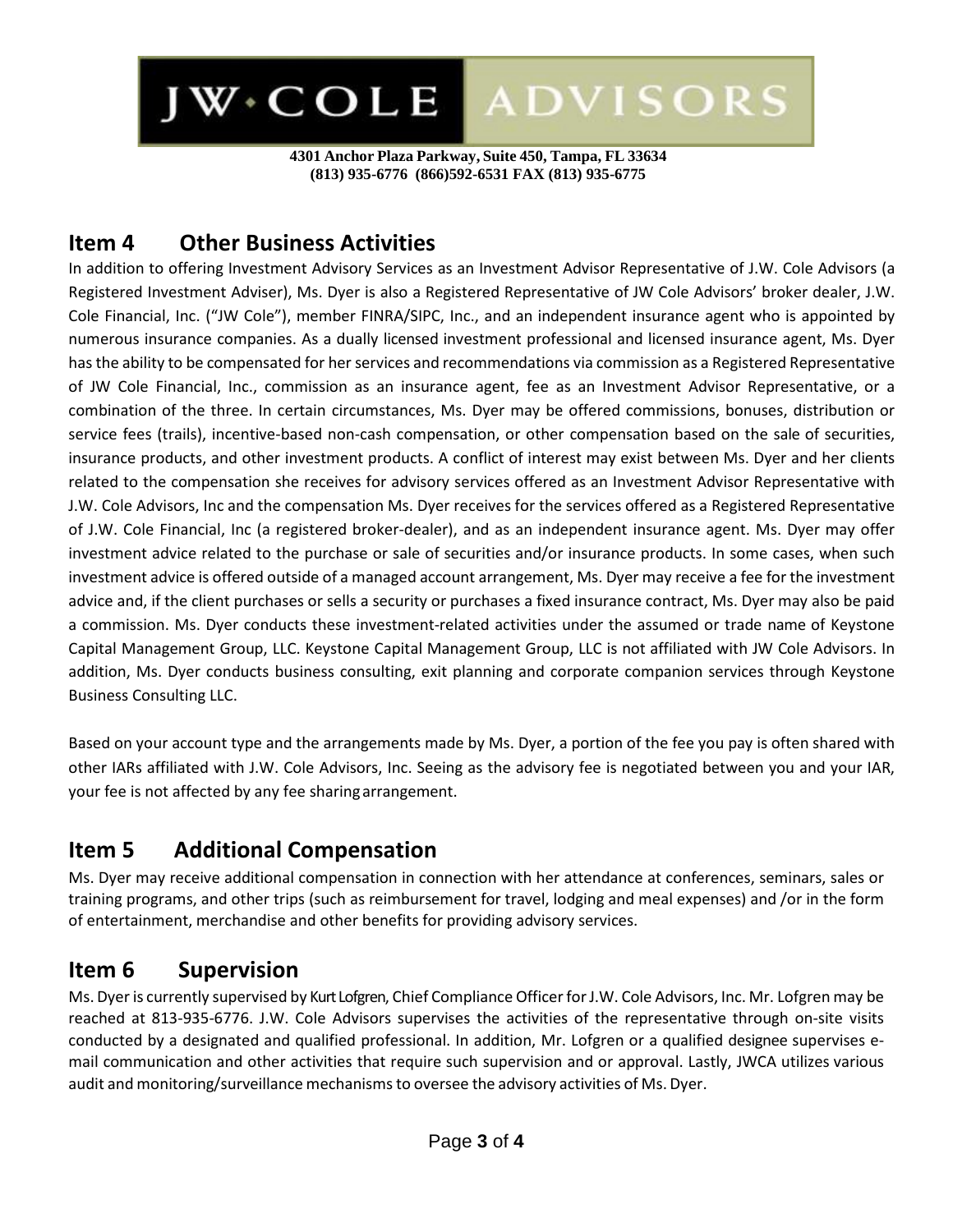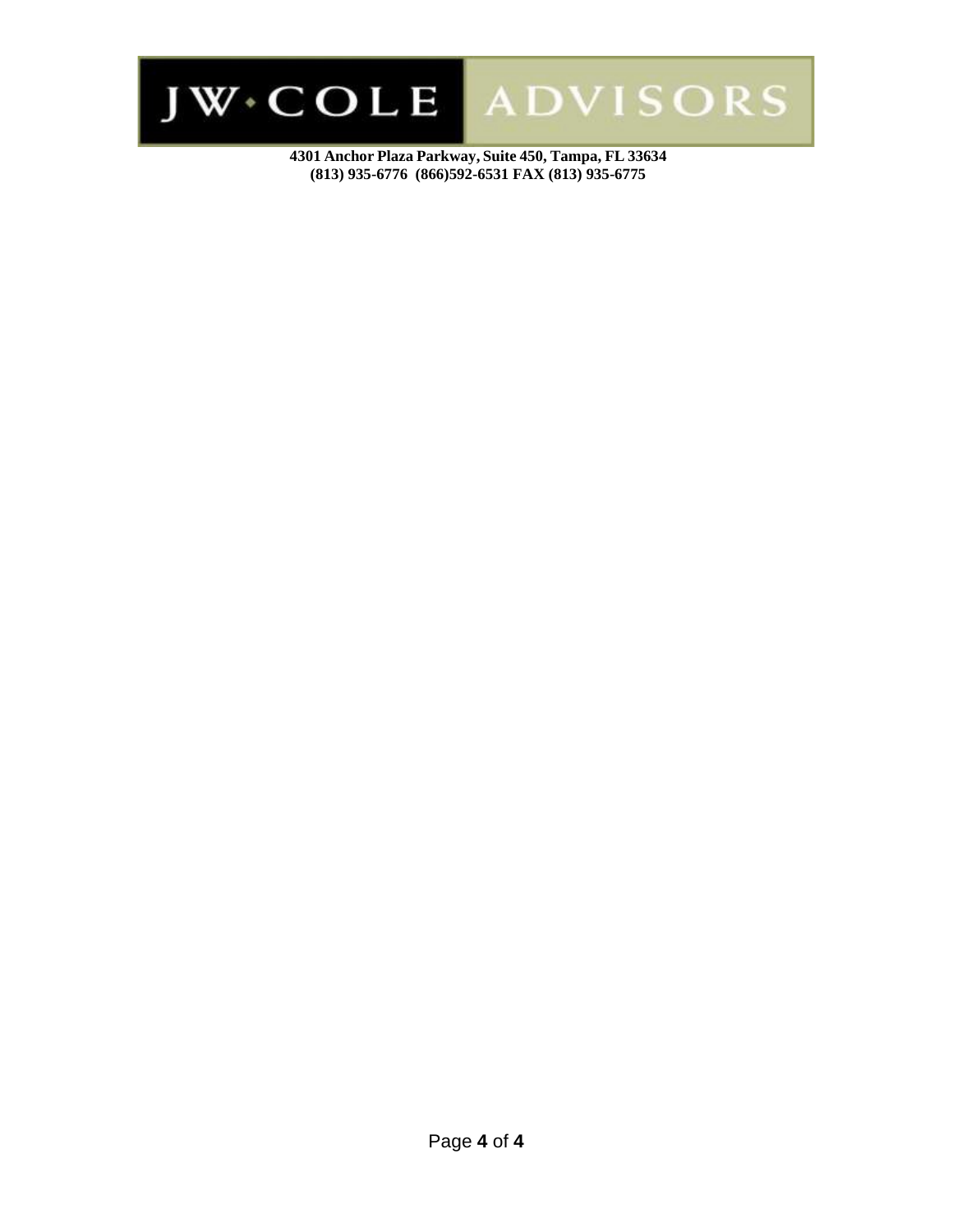